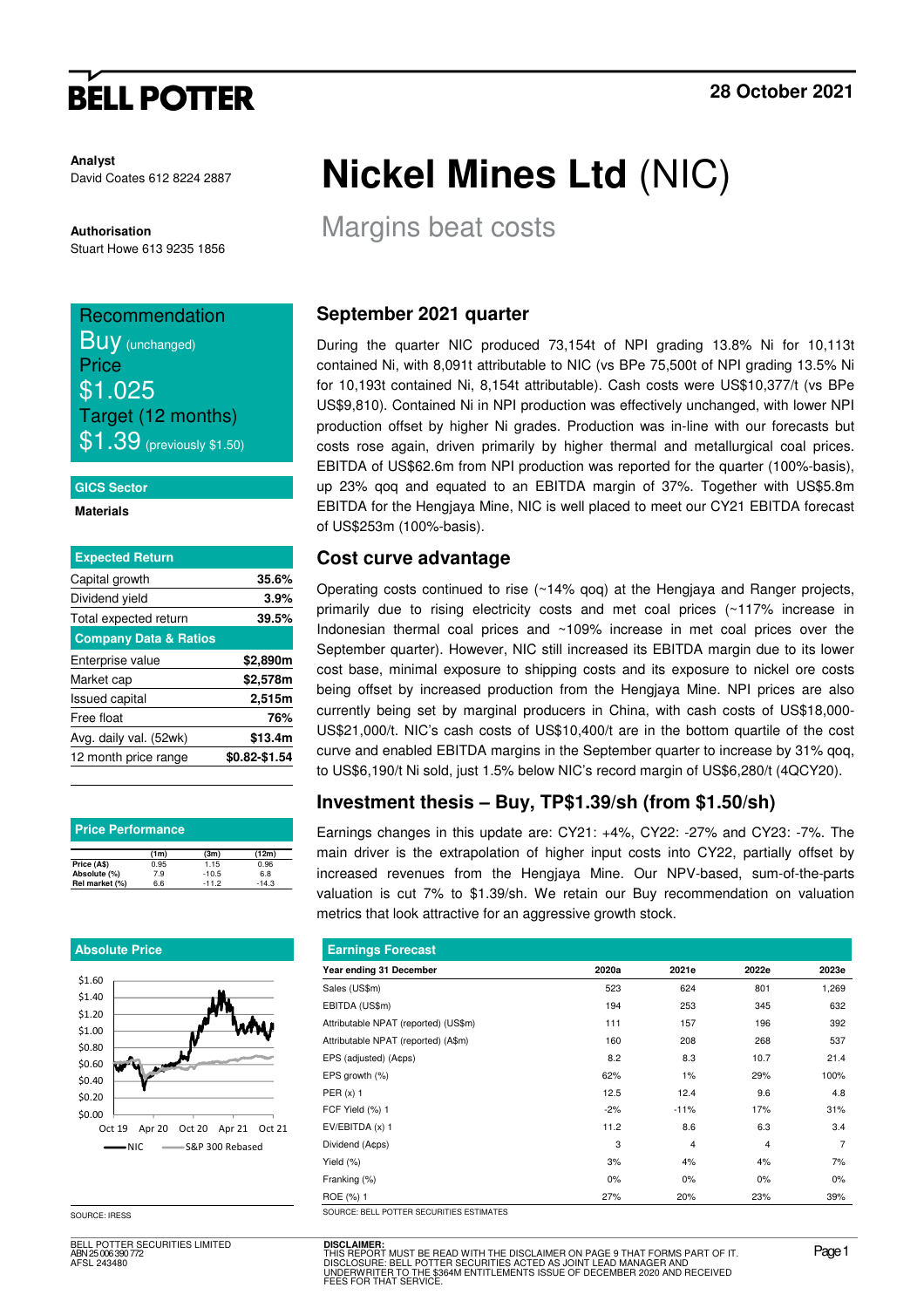## **Margins beat costs**

#### **September 2021 quarterly report**

NIC has released its September 2021 quarter report, announcing production and costs from its Rotary Kiln Electric Furnace (RKEF) lines at the Hengjaya and Ranger Nickel Projects at the IMIP in Indonesia. Production was in-line with our forecasts but costs rose again, driven primarily by higher thermal and metallurgical coal prices.

During the September quarter NIC produced 73,154t of NPI grading 13.8% Ni for 10,113t contained Ni, with 8,091t attributable to NIC (vs BPe 75,500t of NPI grading 13.5% Ni for 10,193t contained Ni, 8,154t attributable). Cash costs were US\$10,377/t (vs BPe US\$9,810). Ni in NPI production was effectively unchanged qoq with lower NPI production offset by higher Ni grades.

Production from the Hengjaya Mine (NIC 80%) of 579kt comfortably exceeded its expanded production rate target of +150kt per month laterite nickel ore and is also beginning to benefit from rising nickel ore prices. Post quarter-end a limonite ore supply agreement was finalised with PT Huayue Nickel Cobalt, the operators of a newly constructed High Pressure Acid Leach (HPAL) nickel processing facility within the IMIP that is about to commence commissioning. The ore supply agreement is for initial sales of 150,000wmt for delivery between the middle of November and the end of December 2021.

EBITDA of US\$62.6m from NPI production was reported for the September 2021 quarter (100%-basis, vs June 2021 quarter US\$50.8m) and is consistent with our calculations. Together with US\$5.8m EBITDA reported for the Hengjaya Mine (vs June 2021 quarter US\$7.1m), NIC is well placed to meet our CY21 EBITDA forecast of US\$253m (100% basis).

Cash on hand decreased from US\$189.9m to US\$120.8m. During the quarter NIC paid US\$210m in staged consideration to lift its interest in Angel Nickel from 50% to 80%, paid a further US\$36.4m in dividend distributions and received US\$147m proceeds from the 'tap' issuance of 6.5% coupon Senior Unsecured Notes. Debt at end September totalled US\$325m in Senior Unsecured Notes.

| Table 1 - NIC quarterly production summary |                         |                         |                  |                         |                         |                          |                   |                      |  |  |  |
|--------------------------------------------|-------------------------|-------------------------|------------------|-------------------------|-------------------------|--------------------------|-------------------|----------------------|--|--|--|
|                                            | <b>Sep-20</b><br>Actual | <b>Dec-20</b><br>Actual | Mar-21<br>Actual | <b>Jun-21</b><br>Actual | <b>Sep-21</b><br>Actual | <b>Sep-21</b><br>BP est. | Variance<br>qoq % | Variance<br>vs BPe % |  |  |  |
| Hengjaya Mine                              |                         |                         |                  |                         |                         |                          |                   |                      |  |  |  |
| Ore sales (t)                              | 129,264                 | 456,758                 | 424,410          | 542,384                 | 568,692                 | 450,000                  | 5%                | 26%                  |  |  |  |
| grade (% Ni)                               | 1.85%                   | 1.81%                   | 1.77%            | 1.78%                   | 1.74%                   | 1.80%                    | $-2.2%$           | $-3.3%$              |  |  |  |
| Contained nickel (t Ni)                    | 2,391                   | 8,267                   | 7,512            | 9,654                   | 9,895                   | 8,100                    | 2%                | 22%                  |  |  |  |
| Mine OPEX (US\$/t)                         | \$40.68                 | \$25.30                 | \$22.78          | \$23.48                 | \$24.61                 | \$23.80                  | 5%                | 3%                   |  |  |  |
| Avg price received (US\$/t)                | \$31.39                 | \$32.58                 | \$35.40          | \$36.09                 | \$36.45                 | \$36.09                  | 1%                | $1\%$                |  |  |  |
|                                            |                         |                         |                  |                         |                         |                          |                   |                      |  |  |  |
| <b>RKEF NPI production</b>                 |                         |                         |                  |                         |                         |                          |                   |                      |  |  |  |
| NPI production (t)                         | 69,830                  | 77,067                  | 71,939           | 74,487                  | 73,154                  | 75,500                   | $-2%$             | $-3%$                |  |  |  |
| NPI grade (% Ni)                           | 15.3%                   | 15.0%                   | 14.0%            | 13.6%                   | 13.8%                   | 13.5%                    | 2%                | 2%                   |  |  |  |
| Contained nickel (t)                       | 10,700                  | 11,527                  | 10,068           | 10,143                  | 10,113                  | 10,193                   | 0%                | $-1%$                |  |  |  |
| Contained nickel (t, attributable)         | 8,560                   | 9,222                   | 8,054            | 8,114                   | 8,091                   | 8,154                    | 0%                | $-1%$                |  |  |  |
|                                            |                         |                         |                  |                         |                         |                          |                   |                      |  |  |  |
| Costs                                      |                         |                         |                  |                         |                         |                          |                   |                      |  |  |  |
| Cash costs (US\$/t Ni)                     | \$7,201                 | \$7,526                 | \$8,683          | \$9,107                 | \$10,377                | \$9,810                  | 14%               | 6%                   |  |  |  |

Key production metrics are summarised below:

SOURCE: COMPANY DATA AND BELL POTTER SECURITIES ESTIMATES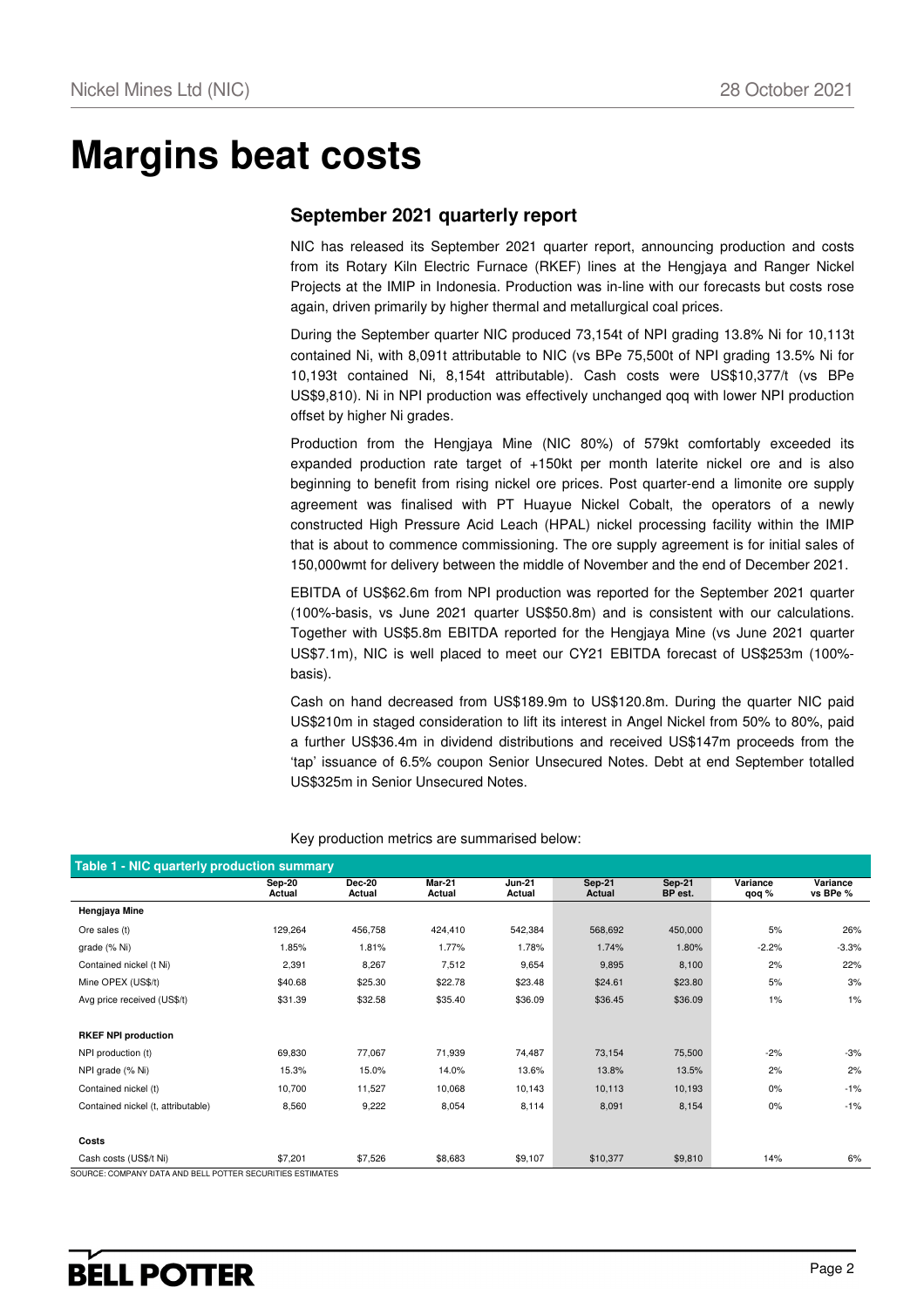Other key takeaways from the result include:

- Operating costs have continued to rise  $(\sim 14\%$  gog) at the Hengjaya and Ranger projects, primarily due to rising electricity costs and met coal prices (~117% increase in Indonesian thermal coal prices and ~109% increase in metallurgical coal prices over the September quarter). However, NIC increased its EBITDA margin due to its lower cost base, minimal exposure to shipping costs and exposure to nickel ore costs being offset by increased production from the Hengjaya Mine. NPI prices are currently being set by marginal producers in China, with cash costs of US\$18,000-US\$21,000/t. NIC's cash costs of US\$10,400/t are in the bottom quartile of the cost curve;
- Construction of the Angel Nickel Project, within the Indonesia Weda Bay Industrial Park (IWIP) continued to make good progress during the quarter and is on track for commissioning early in 2HCY22. This is consistent with our forecasts, though we see upside risk to our conservative production ramp-up schedule;
- During the quarter NIC completed a US\$150m 'tap' issuance of its existing Senior Unsecured Notes, for a total now of US\$325m outstanding. The Notes carry an interest rate of 6.50%, maturing 1 April 2024. On 30 September 2021 NIC increased its ownership in Angel Nickel from 50% to 80% with the payment of an additional US\$210m; and
- During the quarter, NIC signed a binding Memorandum of Agreement with PT Iriana Mutiara Mining for the staged acquisition of a 100% interest in the Siduarsi Nickel-Cobalt project in Papua province, Indonesia.

#### **Changes to our forecasts**

Beyond updating our forecasts for the September quarter 2021 production and cost report, we have made the following changes to our modelled assumptions:

- Increased our Ni in NPI cash cost forecasts for 2HCY21 and into CY22, due to ongoing input cost increases. Our CY21 cash costs lift by 2%, to US\$9,520/t Ni in NPI and our CY22 cash costs lift by 23% to US\$9,796/t;
- Updated for the additional debt draw down of US\$150m, via the 'tap' issuance of NIC's Senior Unsecured Notes. NIC has US\$325m outstanding in Senior Unsecured Notes;
- Increased the operating cost assumptions we have applied to our risk-adjusted NPV valuation for the Angel Nickel Project. This allows for the input cost inflation we are seeing at the Hengjaya and Ranger Nickel Projects;
- Made an allowance for the commencement in the December 2021 quarter of limonite ore sales of ~150kt per quarter to the HPAL facility within the IMIP;
- Delayed our assumed compulsory divestment of NIC's ownership of the Hengjaya Nickel Mine, reflecting a law change that pushes back the divestment timeframe from 10years to 15 years;
- Updated for our latest commodity price and exchange rate forecasts, including a minor increase to our forecast nickel price, largely offset by a lower assumed NPI payability; and
- Rolled our model forward and updated for the latest capital structure.

The net impact of these changes are summarised in the forecast changes table overleaf: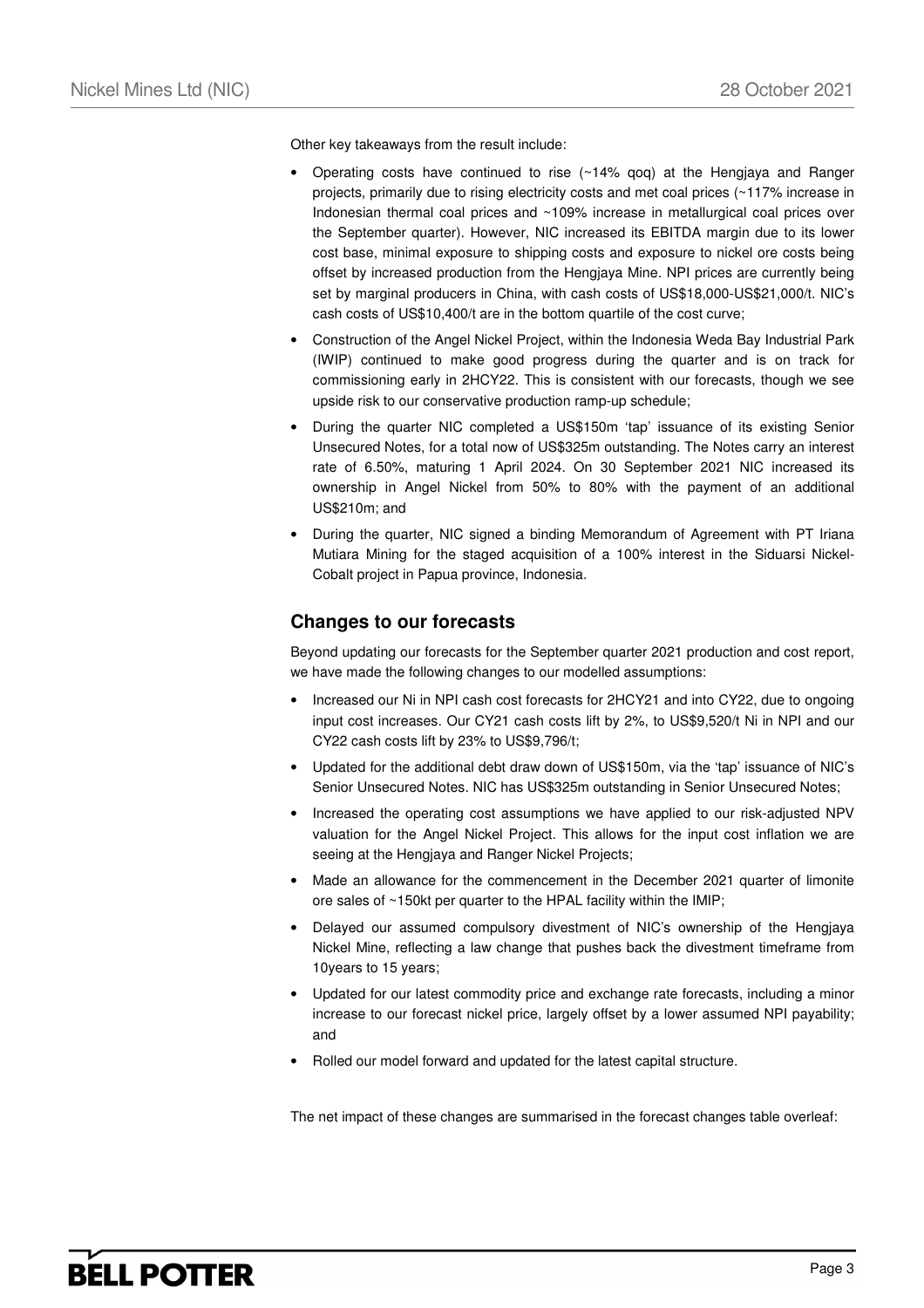| Table 2 - Changes to our CY forecasts |                 |               |               |                |               |                |               |        |               |  |
|---------------------------------------|-----------------|---------------|---------------|----------------|---------------|----------------|---------------|--------|---------------|--|
|                                       | <b>Previous</b> |               |               | <b>New</b>     |               |                | Change        |        |               |  |
| Year end 31 December                  | <b>Dec-21</b>   | <b>Dec-22</b> | <b>Dec-23</b> | <b>Dec-21</b>  | <b>Dec-22</b> | Dec-23         | <b>Dec-21</b> | Dec-22 | <b>Dec-23</b> |  |
| Prices & currency                     |                 |               |               |                |               |                |               |        |               |  |
| Nickel price (US\$/t)                 | 17,759          | 17,967        | 18,629        | 18,323         | 18,519        | 18,629         | 3%            | 3%     | 0%            |  |
| <b>US\$/A\$</b>                       | 0.76            | 0.73          | 0.73          | 0.75           | 0.73          | 0.73           | 0%            | 0%     | 0%            |  |
| <b>Production &amp; costs</b>         |                 |               |               |                |               |                |               |        |               |  |
| Ore mined (t)                         | 1,866,794       | 1,800,000     | 1,800,000     | 2,035,486      | 2,000,000     | 2,000,000      | 9%            | 11%    | 11%           |  |
| Nickel in ore (t)                     | 33,366          | 32,400        | 32.400        | 36,062         | 36,000        | 36,000         | 8%            | 11%    | 11%           |  |
| RKEF NPI production (t)               | 297,426         | 372,000       | 579,615       | 295,081        | 372,004       | 579,615        | $-1%$         | 0%     | 0%            |  |
| Contained nickel (t)                  | 40,596          | 49,170        | 75,646        | 40,516         | 49,171        | 75,646         | 0%            | 0%     | 0%            |  |
| Contained nickel (t, attributable)    | 32,476          | 39,336        | 60,517        | 32,413         | 39,336        | 60,517         | 0%            | 0%     | 0%            |  |
| Cash costs (US\$/t Ni)                | 9,363           | 7,986         | 8,092         | 9,521          | 9,796         | 8,738          | 2%            | 23%    | 8%            |  |
| Earnings & valuation                  |                 |               |               |                |               |                |               |        |               |  |
| Revenue (consolidated, US\$m)         | 611             | 798           | 1,269         | 624            | 801           | 1,269          | 2%            | 0%     | 0%            |  |
| EBITDA (consolidated, US\$m)          | 242             | 421           | 666           | 253            | 345           | 632            | 5%            | $-18%$ | $-5%$         |  |
| EBITDA (attributable, US\$m)          | 192             | 335           | 531           | 202            | 275           | 504            | 5%            | $-18%$ | $-5%$         |  |
| NPAT (reported, attributable, US\$m)  | 151             | 267           | 423           | 157            | 196           | 392            | 4%            | $-27%$ | $-7%$         |  |
| EPS (reported) (Acps)                 | 7.9             | 14.5          | 23.1          | 8.3            | 10.7          | 21.4           | 4%            | $-27%$ | $-7%$         |  |
| PER(x)                                | 12.9            | 7.0           | 4.4           | 12.4           | 9.6           | 4.8            | (0.5)         | 2.6    | 0.4           |  |
| EPS growth (%)                        | $-4%$           | 83%           | 59%           | 1%             | 29%           | 100%           | 4%            | $-54%$ | 42%           |  |
| DPS (Acps)                            | 4               | 6             | 8             | $\overline{4}$ | 4             | $\overline{7}$ | 0%            | $-33%$ | $-13%$        |  |
| Yield                                 | 3.9%            | 5.9%          | 7.8%          | 3.9%           | 3.9%          | 6.8%           | 0%            | $-2%$  | $-1%$         |  |
| NPV (A\$/sh)                          | 1.37            | 1.50          | 1.95          | 1.14           | 1.39          | 1.80           | $-17%$        | $-7%$  | $-7%$         |  |
| Price Target (A\$/sh)                 |                 | 1.50          |               |                | 1.39          |                |               | $-7%$  |               |  |

SOURCE: COMPANY DATA AND BELL POTTER SECURIT

The main impact to our forecasts is the rolling forward of our assumed input cost prices (essentially power and met coal) into CY22, on the view that prices may remain elevated longer than initially expected. This results in cuts to earnings of 27%, partially offset by the successful ramp-up and increased revenues from the Hengjaya Mine. Our updated assumptions result in a 7% cut to our NPV-based, sum-of-the-parts valuation, to \$1.39/sh.

With Angel Nickel likely to commence production ramp-up in mid-CY22 and, on our forecasts, nearly double NIC's attributable production in CY23, NIC offers excellent value at these levels. Upside to our updated price target is 35.6% and valuation multiples are low. NIC is trading on a CY21 P/E of 12.4x, in our view compelling value for an industrial style growth stock. Forward P/E's are even lower, at 9.6x and 4.8x for CY22 and CY23 respectively. NIC's dividend yield is also competitive, at 3.9% (unfranked).

#### **Upcoming catalysts**

Upcoming catalysts for NIC include:

- Updates on NPI pricing and the effective Ni payability, which we believe the market will still be considering as a measure of NIC's nickel price exposure;
- Updates on the construction of the Angel Nickel project, comprising 4 next-generation rotary-kiln-electric-furnace (RKEF) lines being developed within the Indonesia Weda Bay Industrial Park (IWIP), in which NIC now holds an 80% interest;
- Progress updates for the Hengjaya Mine, where a major production expansion is complete and the sustainability of production of +150kt ore per month and costs of ~US\$20/t are targeted;
- Exploration and development updates on the Siduarsi Nickel-Cobalt project in Papua province, Indonesia, in which NIC has recently acquired a 100% interest;
- The release of NIC's December 2021 quarterly production and cost report, expected in late January 2022; and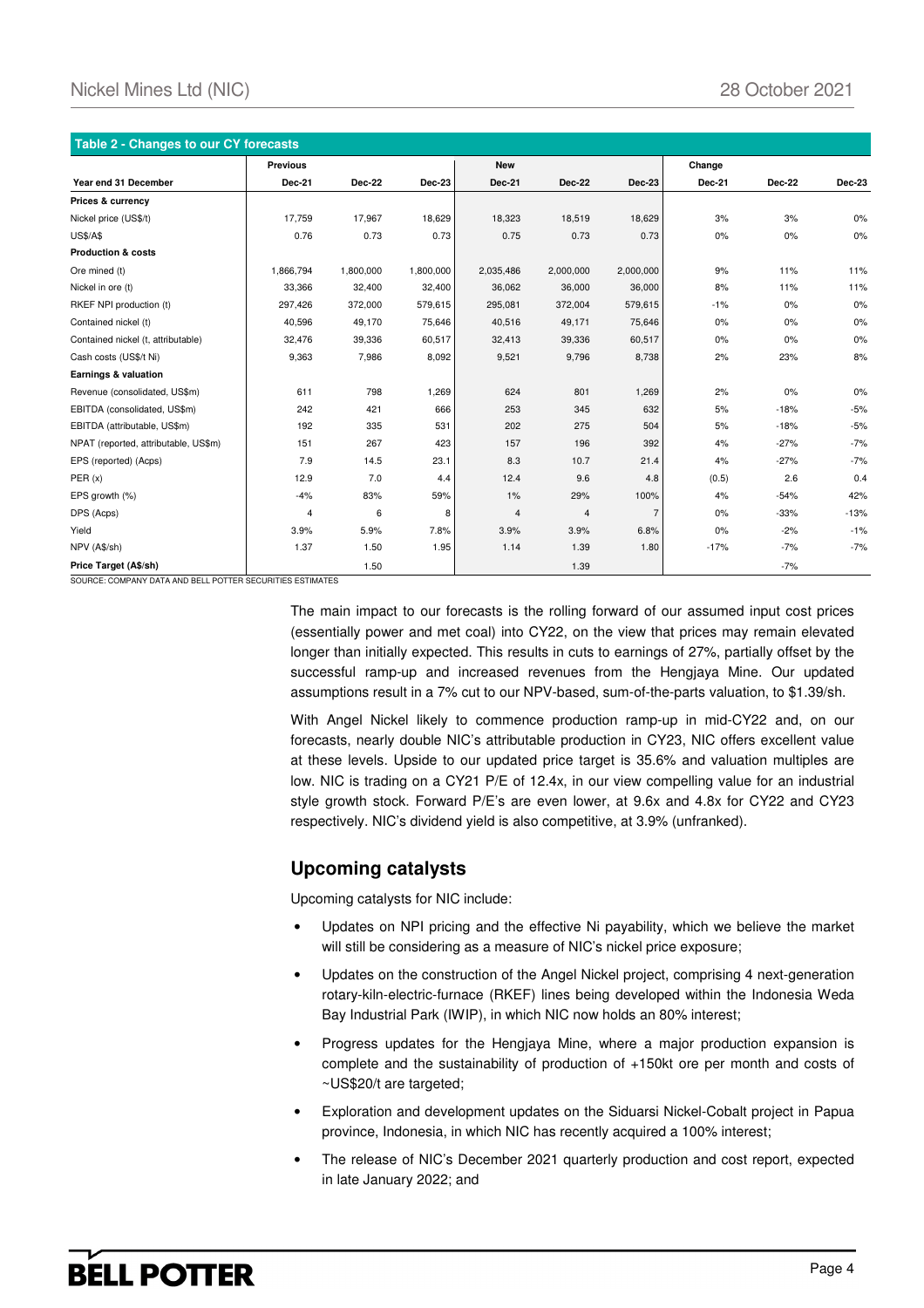• Updates on the ownership levels of the 80%-owned Hengjaya Mine, which is subject to Indonesia's compulsory divestment laws.

### **NIC vs the ASX Metals and Mining Index**

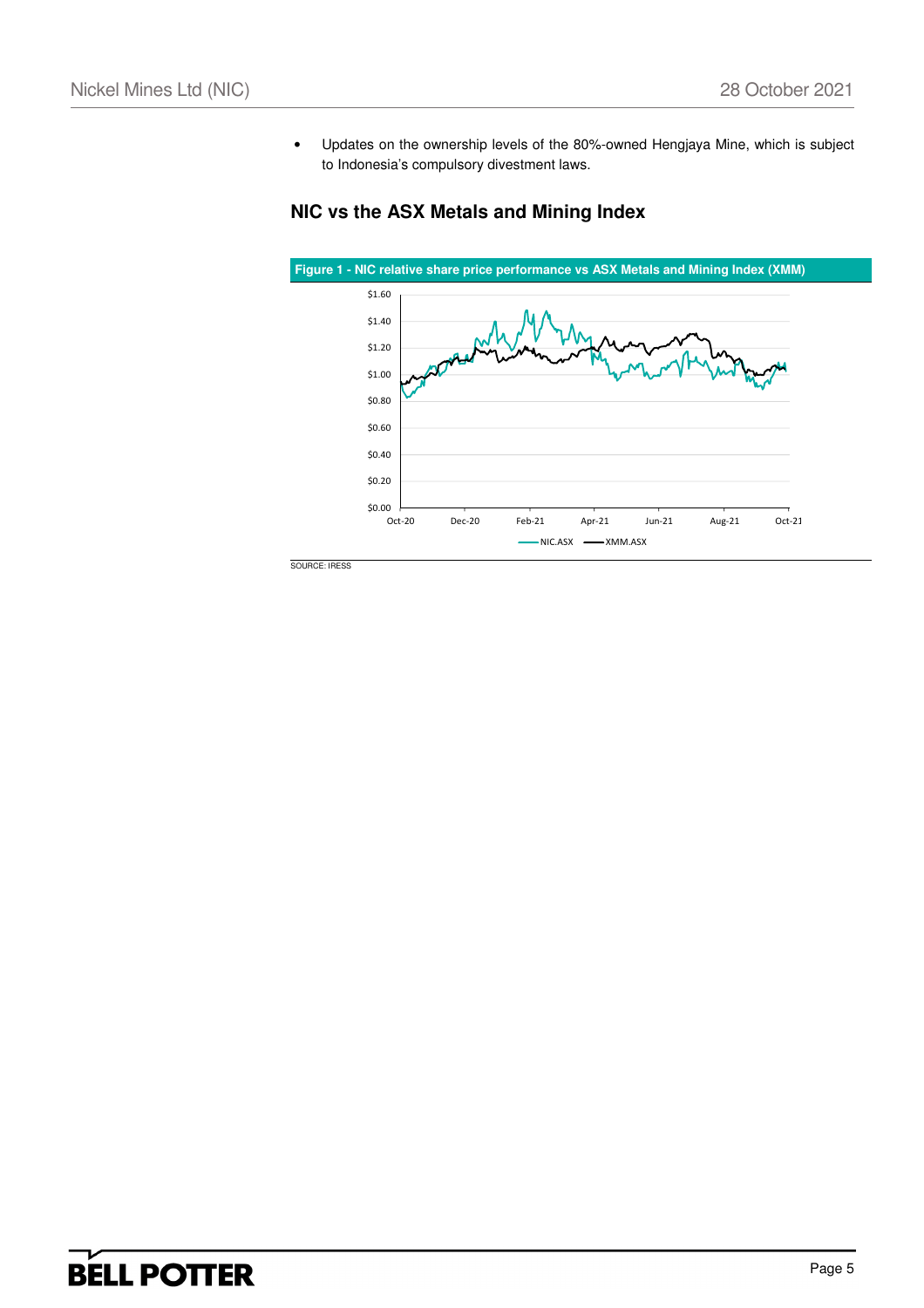## **Nickel Mines Limited (NIC)**

### **Company description: fully integrated NPI producer**

Nickel Mines Limited ('Nickel Mines' or 'NIC') was formed in 2007 and listed on the ASX in 2018. Its operations are focused in Central Sulawesi, Indonesia, where it holds an 80% interest four Rotary Kiln Electric Furnace (RKEF) NPI production lines (the two Hengjaya lines and the two Ranger lines) with Shanghai Decent Investments (SDI) a subsidiary of Tsingshan Group, the world's largest stainless steel producer. The RKEF lines are located in an existing, fully integrated stainless steel production facility, the Indonesian Morowali Industrial Park (IMIP).

First production from the Hengjaya Lines was achieved on 31 January 2019 and the Ranger Lines commenced production during the December quarter 2019. Both projects have since achieved steady state production of ~20ktpa contained Ni in NPI, exceeding nameplate production of ~16ktpa each at lower than planned operating costs.

In November 2020 NIC executed a binding agreement to acquire a 70% interest (since increased to 80%) in the Angel Nickel Project comprising four new generation RKEF NPI production lines and a captive 380MW power station. Angel Nickel is currently under construction within the Indonesia Weda Bay Industrial Park ('IWIP') on Halmahera Island in Indonesia.

NIC also holds an 80% interest in Hengjaya Mine ('HM'), a high-grade, long-life nickel laterite deposit, also in Central Sulawesi in close proximity to the IMIP. The HM produces Direct Shipping Ore (DSO), the bulk of which is sold into the IMIP facility for the production of Nickel Pig Iron (NPI), a key input into stainless steel production.

### **Investment thesis – Buy, TP\$1.39/sh (from \$1.50/sh)**

Earnings changes in this update are: CY21: +4%, CY22: -27% and CY23: -7%. The main driver is the extrapolation of higher input costs into CY22, partially offset by increased revenues from the Hengjaya Mine. Our NPV-based, sum-of-the-parts valuation is cut 7% to \$1.39/sh. We retain our Buy recommendation on valuation metrics that look attractive for an aggressive growth stock.

### **Valuation: \$1.39/sh**

Our 12-month forward NIC valuation incorporates DCF models of its attributable interests in the Hengjaya laterite nickel ore mine (HM), an 80% interest in the two Hengjaya Nickel RKEF lines and an 80% interest in the two Ranger Nickel RKEF lines.

We have constructed a discounted cash flow (DCF) model for NIC's attributable interest in these RKEF lines that are in production at Tsingshan's IMIP facility and a DCF calculation for NIC's current 80% interest (declining to 49% in 2023) in the Hengiaya laterite nickel ore mine.

We also include a risk-adjusted, NPV-based valuation for NIC's prospective 80% interest in the Angel Nickel Industry (ANI) project, a notional value for other exploration and development projects, an estimate of corporate overhead costs and NIC's last reported net cash position. Our valuation is calculated on a fully diluted basis. Following the latest update, our valuation stands at \$1.39/sh.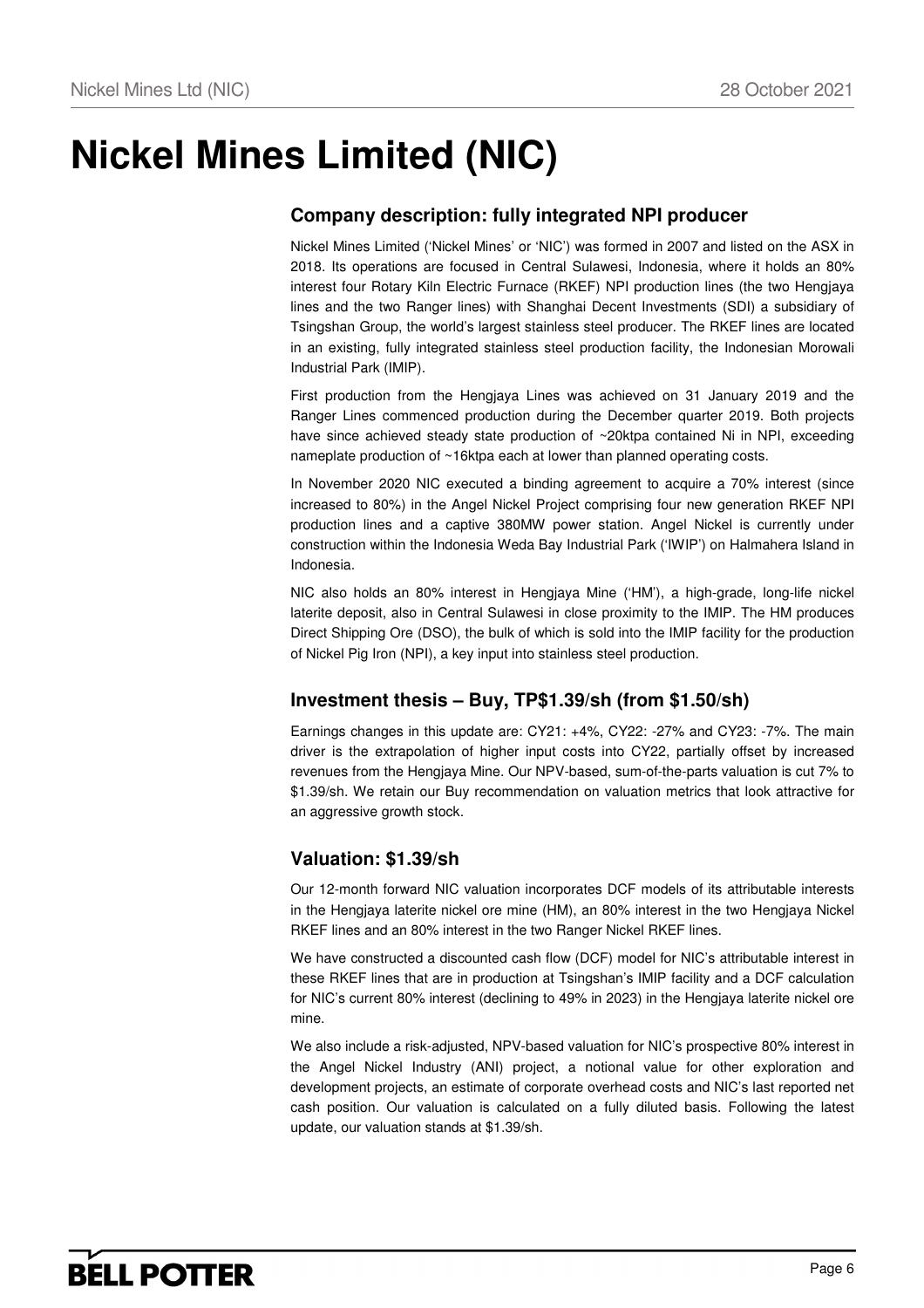#### **Risks**

Key risks to our investment case include (but are not limited to):

- **Funding and capital management risks:** Funding and capital management risks can include access to debt and equity finance, maintaining covenants on debt finance, managing dividend payments and managing debt repayments. Exploration and development companies with no sales revenues are reliant on access to equity markets and debt financing to fund the advancement and development of their projects.
- **Operating and development risks:** Mining companies' assets are subject to risks associated with their operation and development. Risks for each company can be heightened depending on method of operation (e.g. underground versus open pit mining) or whether it is a single mine company. Development of mining assets may be subject to receiving permits, approvals timelines or weather events, causing delays to commissioning and commercial production.
- **COVID-19 risks:** Mining companies' rely on freedom of movement of workforces, functioning transport routes, reliable logistics services including road, rail, aviation and ports in order to maintain operations and get their products to market. They also rely on liquid, functioning markets to sell their products. Measures being put in place to combat the COVID-19 pandemic are posing risks to these conditions.
- **Operating and capital cost fluctuations:** The cost and availability of exploration, development and mining inputs can fluctuate widely and cause significant differences between planned and actual operating and capital costs. Key operating costs are linked to energy and labour costs as well as access to, and availability of, technical skills, operating equipment and consumables.
- **Commodity price and exchange rate fluctuations:** The future earnings and valuations of exploration, development and producing Resources companies are subject to fluctuations in underlying commodity prices and foreign currency exchange rates.
- **Resource growth and mine life extensions:** The viability of future operations and the earnings forecasts and valuations reliant upon them may depend upon resource and reserve growth to extend mine lives, which is in turn dependent upon exploration success, of which there are no guarantees.
- **Regulatory changes risks:** Changes to the regulation of infrastructure and taxation (among other things) can impact the earnings and valuation of mining companies. NIC's assets are located in Sulawesi, Indonesia, which has in the past implemented regulatory changes related to mining project ownership, fiscal terms and mineral export requirements.
- **Sovereign risks:** Mining companies' assets are subject to the sovereign risks of the jurisdiction within which they are operating. NIC's assets are in Indonesia, a G20 country with one of the largest economies in SE Asia. Its sovereign debt is rated investment grade by the major ratings agencies.
- **Corporate/M&A risks:** Risks associated with M&A activity including differences between the entity's and the market's perception of value associated with completed transactions. NIC is the junior partner co-investing in production assets with a large, privately owned Chinese company. The strength and cohesiveness of this relationship over the long term has the potential to both add and reduce value to the partnership. One of the key mitigating factors in this respect has been the investment of a combined US\$50m by SDI and Wanlu Investments (US\$26m and US\$24m respectively) into NIC equity.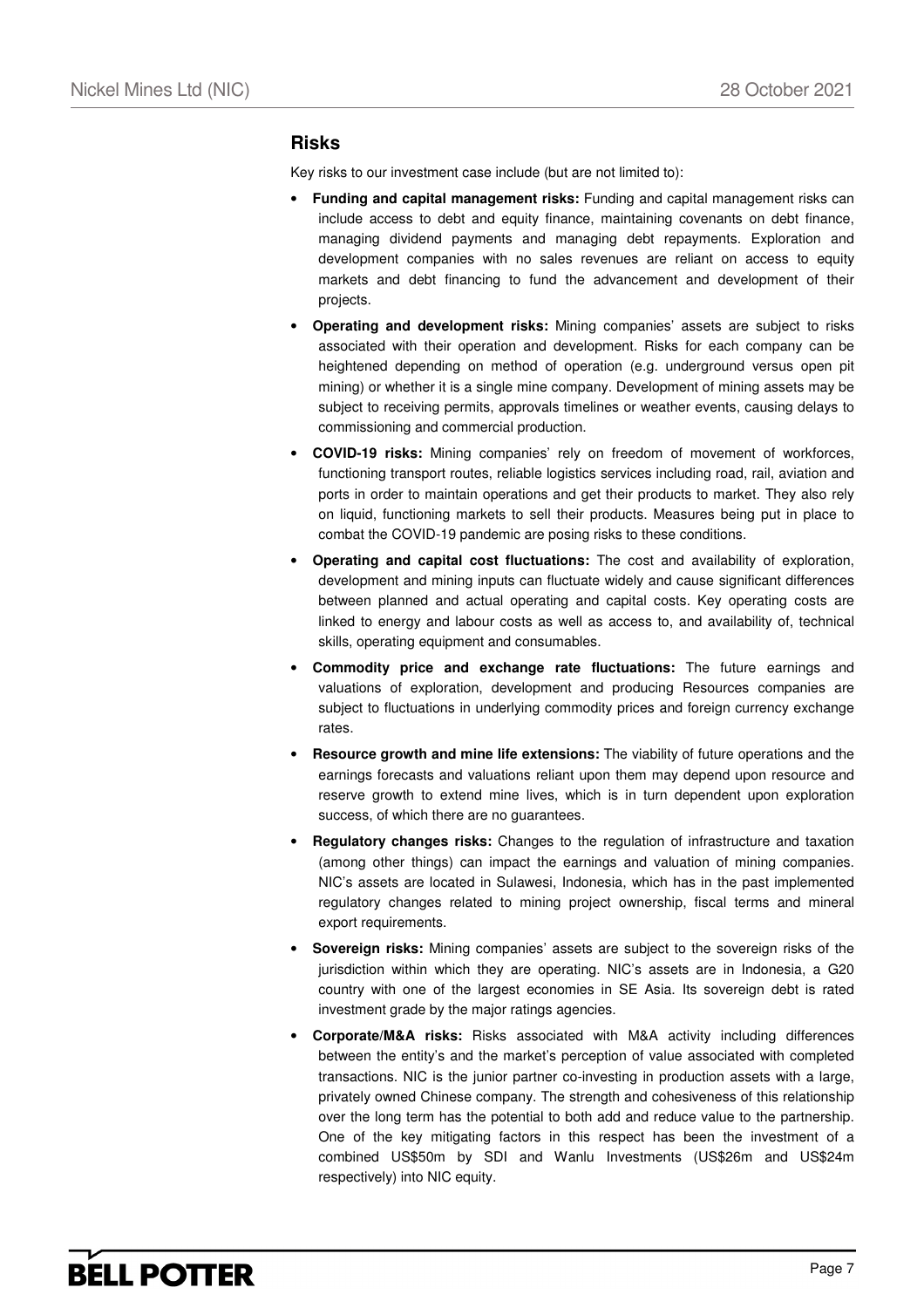## **Nickel Mines Ltd** as at 28 October 2021

### Nickel Mines Ltd (Nickel Mines Ltd (Nickel Mines Ltd (Nickel Mines Ltd (Nickel Mines Ltd Control) \$1.39 Recommendation Buy Price \$1.025

#### **Table 3 - Financial summary**

| <b>PROFIT AND LOSS</b>                             |                |                                        |         |         |                |                | <b>FINANCIAL RATIOS</b>                     |               |          |            |             |                                       |                  |
|----------------------------------------------------|----------------|----------------------------------------|---------|---------|----------------|----------------|---------------------------------------------|---------------|----------|------------|-------------|---------------------------------------|------------------|
| Year ending 31 Dec. (from 2020)                    | Unit           | 2019a*                                 | 2020a   | 2021e   | 2022e          | 2023e          | Year ending 31 Dec. (from 2020)             | Unit          | 2019a*   | 2020a      | 2021e       | 2022e                                 | 2023e            |
| Revenue                                            | US\$m          | 236.1                                  | 523.5   | 624.4   | 800.8          | 1,268.6        | <b>VALUATION</b>                            |               |          |            |             |                                       |                  |
| Expense                                            | US\$m          | (138.9)                                | (329.0) | (371.3) | (456.3)        | (636.8)        | Attributable NPAT                           | US\$m         | 56.5     | 110.6      | 156.8       | 195.8                                 | 392.2            |
| <b>EBITDA</b>                                      | US\$m          | 97.2                                   | 194.5   | 253.1   | 344.5          | 631.8          | Attributable NPAT                           | A\$m          | 82.5     | 160.1      | 207.8       | 268.2                                 | 537.2            |
| Depreciation                                       | US\$m          | (16.4)                                 | (36.8)  | (36.7)  | (53.6)         | (68.6)         | <b>Reported EPS</b>                         | Ac/sh         | 5.1      | 8.2        | 8.3         | 10.7                                  | 21.4             |
|                                                    |                |                                        |         |         |                |                |                                             |               |          |            |             |                                       |                  |
| EBIT                                               | US\$m          | 80.8                                   | 157.7   | 216.4   | 290.9          | 563.2          | <b>Adjusted EPS</b>                         | Ac/sh         | 4.4      | 8.2        | 8.3         | 10.7                                  | 21.4             |
| Net interest expense                               | US\$m          | (2.1)                                  | (4.7)   | (10.8)  | (20.4)         | (6.1)          | EPS growth                                  | $\%$          | 46%      | 62%        | 1%          | 29%                                   | 100%             |
| Unrealised gains (Impairments)                     | US\$m          | 7.4                                    |         |         |                |                | PER                                         | x             | 10.1x    | 12.5x      | 12.4x       | 9.6x                                  | 4.8x             |
| Other                                              | US\$m          | 5.4                                    | 1.6     |         |                |                | <b>DPS</b>                                  | Ac/sh         |          | 3.0        | 4.0         | 4.0                                   | 7.0              |
| PBT                                                | US\$m          | 91.5                                   | 154.6   | 205.6   | 270.6          | 557.0          | Franking                                    | %             | 0%       | 0%         | 0%          | 0%                                    | 0%               |
| Tax expense                                        | US\$m          | (0.2)                                  | (0.9)   | (5.7)   | (19.5)         | (64.0)         | Yield                                       | %             | 0.0%     | 2.9%       | 3.9%        | 3.9%                                  | 6.8%             |
| Consolidated profit (loss) for the year            | US\$m          | 91.3                                   | 153.7   | 199.9   | 251.1          | 493.0          | FCF/share                                   | Ac/sh         | 2.6      | (2.6)      | (10.9)      | 16.9                                  | 32.3             |
| Non-Controlling Interest                           | US\$m          | 34.8                                   | 43.1    | 43.1    | 55.3           | 100.8          | FCF vield <sup>1</sup>                      | $\%$          | 3%       | $-2%$      | $-11%$      | 17%                                   | 31%              |
| Attributable NPAT (reported)                       | <b>US\$m</b>   | 56.5                                   | 110.6   | 156.8   | 195.8          | 392.2          | P/FCFPS                                     |               |          |            |             |                                       |                  |
|                                                    |                |                                        |         |         |                |                |                                             | x             | 39.6x    | $-40.1x$   | $-9.4x$     | 6.1x                                  | 3.2x             |
| NPAT (underlying)                                  | US\$m          | 49.1                                   | 110.6   | 156.8   | 195.8          | 392.2          | EV/EBITDA                                   | x             | 22.3x    | 11.2x      | 8.6x        | 6.3x                                  | 3.4x             |
|                                                    |                |                                        |         |         |                |                | EBITDA margin                               | $\%$          | 41%      | 37%        | 41%         | 43%                                   | 50%              |
| <b>CASH FLOW</b>                                   |                |                                        |         |         |                |                | EBIT margin                                 | $\%$          | 34%      | 30%        | 35%         | 36%                                   | 44%              |
| Year ending 31 Dec. (from 2020)                    | Unit           | 2019a*                                 | 2020a   | 2021e   | 2022e          | 2023e          | Return on assets                            | %             | 26%      | 17%        | 14%         | 14%                                   | 25%              |
| OPERATING CASHFLOW                                 |                |                                        |         |         |                |                | Return on equity                            | $\%$          | 49%      | 27%        | 20%         | 23%                                   | 39%              |
| Receipts                                           | US\$m          | 212.7                                  | 517.6   | 679.7   | 783.2          | 1,221.8        | <b>LIQUIDITY &amp; LEVERAGE</b>             |               |          |            |             |                                       |                  |
| Payments                                           | US\$m          | (169.9)                                | (358.9) | (318.8) | (435.0)        | (591.7)        | Net debt (cash)                             | \$m           | 15       | (306)      | 29          | (165)                                 | (566)            |
| Tax                                                | US\$m          | (4.7)                                  | (9.1)   | 0.9     | (5.7)          | (19.5)         | ND / E                                      | $\%$          | 4%       | $-33%$     | 3%          | $-14%$                                | $-40%$           |
|                                                    |                |                                        |         |         |                |                |                                             |               |          |            |             |                                       |                  |
| Net interest<br>Other                              | US\$m          | 0.1                                    | 0.3     | (10.8)  | (20.4)         | (6.1)          | $ND / (ND + E)$                             | $\%$          | 3%       | $-48%$     | 3%          | $-17%$                                | $-67%$<br>103.2x |
| Operating cash flow                                | US\$m<br>US\$m | 38.2                                   | 150.0   | 351.0   | 322.1          | 604.5          | <b>EBITDA</b> / Interest                    |               | 46.1x    | 40.9x      | 23.4x       | 16.9x                                 |                  |
| <b>INVESTING CASHFLOW</b>                          |                |                                        |         |         |                |                | <b>ATTRIBUTABLE DATA - NICKEL MINES LTD</b> |               |          |            |             |                                       |                  |
| Property, plant and equipment                      | US\$m          | (29.6)                                 | (7.4)   | (557.9) | (10.9)         | (11.7)         | Year ending 31 Dec. (from 2020)             | <b>Unit</b>   | 2019a*   | 2020a      | 2021e       | 2022e                                 | 2023e            |
| Mine development                                   | US\$m          |                                        | (147.0) |         |                |                | Revenues                                    | US\$m         | 95.7     | 391.3      | 559.6       | 703.8                                 | 1,078.0          |
| Exploration & evaluation                           | US\$m          |                                        |         | (0.2)   | (0.4)          | (0.4)          | EBITDA                                      | US\$m         | 35.6     | 139.7      | 201.5       | 274.6                                 | 504.4            |
| Other                                              | US\$m          | 5.8                                    | (30.0)  |         |                |                | <b>NPAT</b>                                 | US\$m         | 56.5     | 110.6      | 156.8       | 195.8                                 | 392.2            |
| Investing cash flow                                | US\$m          | (23.8)                                 | (184.4) | (558.0) | (11.3)         | (12.1)         | Net distributable cash flow                 | US\$m         | 1.0      | 269.3      | (38.3)      | 174.4                                 | 226.3            |
| Free Cash Flow                                     | US\$m          | 14.4                                   | (34.5)  | (207.0) | 310.8          | 592.4          | EV/EBITDA                                   | x             | 55.5     | 14.3       | 10.8        | 7.7                                   | 4.2              |
|                                                    |                |                                        |         |         |                |                | PER                                         | x             | 20.3     | 12.5       | 12.4        | 9.6                                   | 4.8              |
| <b>FINANCING CASHFLOW</b>                          |                |                                        |         |         |                |                | P/FCF                                       |               | nm       | nm         | nm          | 10.8                                  | 8.3              |
| Share issues/(buy-backs)                           | US\$m          |                                        | 430.0   |         |                |                |                                             |               |          |            |             |                                       |                  |
| Debt proceeds                                      | US\$m          |                                        |         | 325.0   |                |                | ORE RESERVE AND MINERAL RESOURCE            |               |          |            |             |                                       |                  |
| Debt repayments                                    | US\$m          | (29.9)                                 | (25.3)  | (45.0)  |                | (150.0)        | Hengjaya Nickel Mine (HM)                   |               |          |            | <b>Mdmt</b> | % Ni                                  | t Ni             |
| Distributions to non-controlling interests         | US\$m          | 17.0                                   | (43.3)  | (39.7)  | (43.6)         | (62.4)         | <b>Mineral Resources</b>                    |               |          |            |             |                                       |                  |
| Dividends                                          | US\$m          |                                        | (15.4)  | (75.9)  | (73.4)         | (128.5)        | Measured                                    |               |          |            | 0.700       | 1.80%                                 | 12,600           |
| Other                                              | US\$m          | (0.4)                                  | (12.4)  |         |                |                | Indicated                                   |               |          |            | 15.000      | 1.90%                                 | 285,000          |
| Financing cash flow                                | US\$m          | (13.3)                                 | 333.6   | 164.4   | (117.0)        | (341.0)        | Inferred                                    |               |          |            | 22.000      | 1.80%                                 | 396,000          |
| Change in cash                                     | US\$m          | 1.1                                    | 299.2   | (42.6)  | 193.7          | 251.5          | Total                                       |               |          |            | 38.000      | 1.80%                                 | 678,000          |
|                                                    |                |                                        |         |         |                |                |                                             |               |          |            |             |                                       |                  |
| <b>BALANCE SHEET</b>                               |                |                                        |         |         |                |                | <b>ASSUMPTIONS - Prices</b>                 |               |          |            |             |                                       |                  |
| Year ending 31 Dec. (from 2020)                    | Unit           | 2019a*                                 | 2020a   | 2021e   | 2022e          | 2023e          | Year ending 31 Dec. (from 2020) avg         | Unit          | 2019a*   | 2020a      | 2021e       | 2022e                                 | 2023e            |
| <b>ASSETS</b>                                      |                |                                        |         |         |                |                |                                             |               |          |            |             |                                       |                  |
| Cash & short term investments                      | US\$m          | 49.8                                   | 351.4   | 308.9   | 502.6          | 754.0          | Nickel                                      | US\$/lb       | \$7.02   | \$6.25     | \$8.31      | \$8.40                                | \$8.45           |
| Accounts receivable                                | US\$m          | 97.2                                   | 117.8   | 62.4    | 80.1           | 126.9          | Nickel                                      | <b>US\$/t</b> | \$15,483 | \$13,775   | \$18,323    | \$18,519                              | \$18,629         |
|                                                    |                |                                        |         |         |                |                |                                             |               |          |            |             |                                       |                  |
| Property, plant & equipment                        | US\$m          | 628.5                                  | 600.8   | 1,130.2 | 1,087.5        | 1,030.6        | Currency                                    |               |          |            |             |                                       |                  |
| Mine development expenditure                       | US\$m          |                                        |         |         |                |                | AUD:USD                                     |               | 0.68     | 0.69       | 0.75        | 0.73                                  | 0.73             |
| Exploration & evaluation                           | US\$m          |                                        |         | 0.2     | 0.6            | 1.0            |                                             |               |          |            |             |                                       |                  |
| Other                                              | US\$m          | 122.0                                  | 164.7   | 164.7   | 164.7          | 164.7          | <b>ASSUMPTIONS - Production &amp; costs</b> |               |          |            |             |                                       |                  |
| <b>Total assets</b>                                | US\$m          | 897.5                                  | 1,234.7 | 1,666.3 | 1,835.4        | 2,077.2        | Year ending 31 Dec. (from 2020)             | <b>Unit</b>   | 2019a*   | 2020a      | 2021e       | 2022e                                 | 2023e            |
| <b>LIABILITIES</b>                                 |                |                                        |         |         |                |                | Hengjaya Mine                               |               |          |            |             |                                       |                  |
| Accounts payable                                   | US\$m          | 52.5                                   | 40.3    | 92.8    | 114.1          | 159.2          | Ore mined                                   | wmt           | 428,382  |            |             | 795,650 2,035,486 2,000,000 2,000,000 |                  |
| Income tax payable                                 | US\$m          | 0.7                                    | 3.8     | 5.7     | 19.5           | 64.0           | Ore grade                                   | % Ni          | 1.9%     | 1.8%       | 1.8%        | 1.8%                                  | 1.8%             |
|                                                    |                |                                        | 45.0    |         | 337.9          |                |                                             |               |          |            |             | 36,000                                |                  |
| Borrowings                                         | US\$m          | 65.0                                   |         | 337.9   |                | 187.9          |                                             |               |          |            |             |                                       | 36,000           |
| Other                                              |                |                                        |         |         |                |                | Nickel in ore                               | t Ni          | 8,178    | 14,479     | 36,062      |                                       | 28,800           |
|                                                    | US\$m          | 57.2                                   | 59.4    | 59.4    | 59.4           | 59.4           | Nickel in ore (attributable)                | t Ni          | 6,542    | 11,583     | 28,849      | 28,800                                |                  |
| <b>Total liabilities</b>                           | US\$m          | 175.4                                  | 148.4   | 495.8   | 530.8          | 470.5          | <b>RKEF (IMIP)</b>                          |               |          |            |             |                                       |                  |
| <b>SHAREHOLDER'S EQUITY</b>                        |                |                                        |         |         |                |                | NPI production                              | t             | 152,408  | 295,897    | 295,081     | 372,004                               | 579,615          |
| Share capital                                      | US\$m          | 315.5                                  | 732.9   | 732.9   | 732.9          | 732.9          | Contained nickel                            | t Ni          | 20,988   | 43,622     | 40,516      | 49,171                                | 75,646           |
| Reserves                                           | US\$m          | 19.2                                   | 19.2    | 19.2    | 19.2           | 19.2           | Contained nickel (attributable)             | t Ni          | 11,742   | 30,619     | 32,413      | 39,336                                | 60,517           |
| Retained earnings                                  | US\$m          | 92.8                                   | 187.9   | 268.8   | 391.2          | 654.8          | Costs                                       |               |          |            |             |                                       |                  |
|                                                    |                |                                        |         |         |                |                |                                             |               |          |            |             |                                       |                  |
| <b>Total equity to NIC holders</b>                 | US\$m          | 427.5                                  | 940.1   | 1,020.9 | 1,143.3        | 1,407.0        | Cash costs                                  | US\$/t Ni     | \$7,689  | \$7,330    | \$9,521     | \$9,796                               | \$8,738          |
| Non-controlling interest                           | US\$m          | 294.7                                  | 146.2   | 149.6   | 161.3          | 199.7          | All-in-Costs (AIC)                          | US\$/t Ni     | \$7,804  | \$7,414    | \$9,627     | \$9,938                               | \$8,866          |
| <b>Total equity</b>                                | US\$m          | 722.1                                  | 1,086.2 | 1,170.5 | 1,304.6        | 1,606.6        |                                             |               |          |            |             |                                       |                  |
| Weighted average shares                            | m              | 1,631.2                                | 1,948.7 | 2,515.3 | 2,515.0        | 2,515.0        | <b>VALUATION</b>                            |               |          |            |             |                                       |                  |
|                                                    |                |                                        |         |         |                |                | Ordinary shares (m)                         |               |          |            |             |                                       | 2,515.0          |
| <b>CAPITAL STRUCTURE</b>                           |                |                                        |         |         |                |                | Options in the money (m)                    |               |          |            |             |                                       |                  |
|                                                    |                |                                        |         |         |                |                | Total shares diluted (m)                    |               |          |            |             |                                       | 2,515.0          |
| Shares on issue                                    | m              |                                        |         |         |                | 2,515.0        | Valuation                                   | <b>Now</b>    |          | +12 months |             | $+24$ mths                            |                  |
| Total shares on issue                              | m              | (add 0.0m escrow and placement shares) |         |         |                | 2,515.0        | Sum-of-the-parts                            | A\$m          | A\$/sh   | A\$m       | A\$/sh      | A\$m                                  | A\$/sh           |
|                                                    |                |                                        |         |         |                |                |                                             |               |          |            |             |                                       |                  |
| Share price                                        | A\$/sh         |                                        |         |         |                | 1.025          | IMIP RKEF (NPV12)                           | 2,182.9       | 0.87     | 2,370.6    | 0.94        | 2,440.1                               | 0.97             |
| Market capitalisation                              | A\$m           |                                        |         |         |                | 2,577.9        | IWIP RKEF (NPV12)                           | 966.0         | 0.38     | 1,120.9    | 0.45        | 1,865.1                               | 0.74             |
| Net cash                                           | A\$m           |                                        |         |         |                | $-312.3$       | Hengjaya Mine (NPV12)                       | 36.4          | 0.01     | 41.2       | 0.02        | 65.2                                  | 0.03             |
| Enterprise value (undiluted)                       | A\$m           |                                        |         |         |                | 2,890.2        | Other exploration                           | 42.0          | 0.02     | 42.0       | 0.02        | 42.0                                  | 0.02             |
| Options outstanding (m)                            | m              |                                        |         |         |                | 0.0            | Corporate overheads                         | (44.2)        | (0.02)   | (44.6)     | (0.02)      | (45.1)                                | (0.02)           |
| Options (in the money)                             | m              |                                        |         |         |                | 0.0            | Subtotal (EV)                               | 3,183.0       | 1.27     | 3,530.1    | 1.40        | 4,367.3                               | 1.74             |
| Issued shares (diluted for options)                | m              |                                        |         |         |                | 2,515.0        | Net cash (debt)                             | (312.3)       | (0.12)   | (29.0)     | (0.01)      | 164.7                                 | 0.07             |
| Market capitalisation (diluted)                    | A\$m           |                                        |         |         |                | 2,577.9        | Total (undiluted)                           | 2,870.8       | 1.14     | 3,501.1    | 1.39        | 4,532.1                               | 1.80             |
|                                                    |                |                                        |         |         |                |                |                                             |               |          |            |             |                                       |                  |
| Net cash + options                                 | A\$m           |                                        |         |         |                | $-312.3$       | Dilutive effect of options                  |               |          |            |             |                                       |                  |
| Enterprise value (diluted)                         | A\$m           |                                        |         |         |                | 2,890.2        | Add cash from options                       |               |          |            |             |                                       |                  |
|                                                    |                |                                        |         |         |                |                | <b>Total (diluted)</b>                      | 2,870.8       | 1.14     | 3,501.1    | 1.39        | 4,532.1                               | 1.80             |
| <b>MAJOR SHAREHOLDERS</b>                          |                |                                        |         |         |                |                |                                             |               |          |            |             |                                       |                  |
| Shareholder                                        |                |                                        |         |         | %              | m              |                                             |               |          |            |             |                                       |                  |
| Shanghai Decent (SDI)<br>Tanito Group (PT Karunia) |                |                                        |         |         | 18.7%<br>15.0% | 469.7<br>378.4 |                                             |               |          |            |             |                                       |                  |

| <b>Shareholder</b>                     |       |       |                                                                                            |
|----------------------------------------|-------|-------|--------------------------------------------------------------------------------------------|
| Shanghai Decent (SDI)                  | 18.7% | 469.7 |                                                                                            |
| Tanito Group (PT Karunia)              | 15.0% | 378.4 |                                                                                            |
| <b>BlackRock Investment Management</b> | 7.8%  | 195.5 |                                                                                            |
| Directors and Management               | 5.5%  | 137.9 | *Transitional 6 month period to Dec-19. Change of Financial Year end from June to December |
| Shanghai Wanlu                         | 4.8%  | 121.3 | Metrics annualised for 6 month period to Dec-19                                            |
|                                        |       |       |                                                                                            |

| <b>FINANCIAL RATIOS</b>                                       |                    |                   |                   |                   |                                       |                   |
|---------------------------------------------------------------|--------------------|-------------------|-------------------|-------------------|---------------------------------------|-------------------|
| Year ending 31 Dec. (from 2020)                               | Unit               | 2019a*            | 2020a             | 2021e             | 2022e                                 | 2023e             |
| <b>VALUATION</b>                                              |                    |                   |                   |                   |                                       |                   |
| Attributable NPAT                                             | US\$m              | 56.5              | 110.6             | 156.8             | 195.8                                 | 392.2             |
| Attributable NPAT                                             | A\$m               | 82.5              | 160.1             | 207.8             | 268.2                                 | 537.2             |
| <b>Reported EPS</b><br><b>Adjusted EPS</b>                    | Ac/sh<br>Ac/sh     | 5.1<br>4.4        | 8.2<br>8.2        | 8.3<br>8.3        | 10.7<br>10.7                          | 21.4<br>21.4      |
| EPS growth                                                    | %                  | 46%               | 62%               | 1%                | 29%                                   | 100%              |
| PER <sup>1</sup>                                              | x                  | 10.1x             | 12.5x             | 12.4x             | 9.6x                                  | 4.8x              |
| DPS                                                           | Ac/sh              |                   | 3.0               | 4.0               | 4.0                                   | 7.0               |
| Franking                                                      | $\%$               | 0%                | 0%                | 0%                | 0%                                    | 0%                |
| Yield                                                         | %                  | 0.0%              | 2.9%              | 3.9%              | 3.9%                                  | 6.8%              |
| FCF/share 1                                                   | Ac/sh              | 2.6               | (2.6)             | (10.9)            | 16.9                                  | 32.3              |
| FCF yield <sup>1</sup>                                        | %                  | 3%                | $-2%$             | -11%              | 17%                                   | 31%               |
| P/FCFPS <sup>1</sup>                                          | x                  | 39.6x             | $-40.1x$          | $-9.4x$           | 6.1x                                  | 3.2x              |
| EV/EBITDA <sup>1</sup>                                        | x                  | 22.3x             | 11.2x             | 8.6x              | 6.3x                                  | 3.4x              |
| <b>EBITDA</b> margin                                          | %                  | 41%               | 37%               | 41%               | 43%                                   | 50%               |
| EBIT margin                                                   | %                  | 34%               | 30%               | 35%               | 36%                                   | 44%               |
| Return on assets 1                                            | %                  | 26%               | 17%               | 14%               | 14%                                   | 25%               |
| Return on equity                                              | %                  | 49%               | 27%               | 20%               | 23%                                   | 39%               |
| <b>LIQUIDITY &amp; LEVERAGE</b>                               | \$m                |                   |                   |                   |                                       |                   |
| Net debt (cash)<br>ND / E                                     | %                  | 15<br>4%          | (306)<br>$-33%$   | 29<br>3%          | (165)<br>$-14%$                       | (566)<br>$-40%$   |
| ND / (ND + E)                                                 | %                  | 3%                | $-48%$            | 3%                | $-17%$                                | $-67%$            |
| EBITDA / Interest                                             | x                  | 46.1x             | 40.9x             | 23.4x             | 16.9x                                 | 103.2x            |
|                                                               |                    |                   |                   |                   |                                       |                   |
| <b>ATTRIBUTABLE DATA - NICKEL MINES LTD</b>                   |                    |                   |                   | 2021e             |                                       |                   |
| Year ending 31 Dec. (from 2020)<br>Revenues                   | Unit<br>US\$m      | 2019a*<br>95.7    | 2020a<br>391.3    | 559.6             | 2022e<br>703.8                        | 2023e<br>1,078.0  |
| EBITDA                                                        | US\$m              | 35.6              | 139.7             | 201.5             | 274.6                                 | 504.4             |
| NPAT                                                          | US\$m              | 56.5              | 110.6             | 156.8             | 195.8                                 | 392.2             |
| Net distributable cash flow                                   | US\$m              | 1.0<br>55.5       | 269.3<br>14.3     | (38.3)            | 174.4                                 | 226.3             |
| EV/EBITDA<br>PER                                              | x<br>x             | 20.3              | 12.5              | 10.8<br>12.4      | 7.7<br>9.6                            | 4.2<br>4.8        |
| P/FCF                                                         | x                  | nm                | nm                | nm                | 10.8                                  | 8.3               |
|                                                               |                    |                   |                   |                   |                                       |                   |
| ORE RESERVE AND MINERAL RESOURCE<br>Hengjaya Nickel Mine (HM) |                    |                   |                   | Mdmt              | % Ni                                  | t Ni              |
| <b>Mineral Resources</b>                                      |                    |                   |                   |                   |                                       |                   |
| Measured                                                      |                    |                   |                   | 0.700             | 1.80%                                 | 12,600            |
| Indicated                                                     |                    |                   |                   | 15.000            | 1.90%                                 | 285,000           |
|                                                               |                    |                   |                   |                   |                                       |                   |
| Inferred                                                      |                    |                   |                   | 22.000            | 1.80%                                 | 396,000           |
| Total                                                         |                    |                   |                   | 38.000            | 1.80%                                 | 678,000           |
|                                                               |                    |                   |                   |                   |                                       |                   |
| <b>ASSUMPTIONS - Prices</b>                                   |                    |                   |                   |                   |                                       |                   |
| Year ending 31 Dec. (from 2020) avg                           | Unit               | 2019a*            | 2020a             | 2021e             | 2022e                                 | 2023e             |
| Nickel                                                        | US\$/lb            | \$7.02            | \$6.25            | \$8.31            | \$8.40                                | \$8.45            |
| Nickel                                                        | <b>US\$/t</b>      | \$15,483          | \$13,775          | \$18,323          | \$18,519                              | \$18,629          |
| Currency                                                      |                    |                   |                   |                   |                                       |                   |
| AUD:USD                                                       |                    | 0.68              | 0.69              | 0.75              | 0.73                                  | 0.73              |
|                                                               |                    |                   |                   |                   |                                       |                   |
| <b>ASSUMPTIONS - Production &amp; costs</b>                   |                    |                   |                   |                   |                                       |                   |
| Year ending 31 Dec. (from 2020)                               | Unit               | $2019a^{\star}$   | 2020a             | 2021e             | 2022e                                 | 2023e             |
| Hengjaya Mine                                                 |                    |                   |                   |                   |                                       |                   |
| Ore mined                                                     | wmt                | 428,382           |                   |                   | 795,650 2,035,486 2,000,000 2,000,000 |                   |
| Ore grade                                                     | % Ni               | 1.9%              | 1.8%              | 1.8%              | 1.8%                                  | 1.8%              |
| Nickel in ore                                                 | t Ni               | 8,178             | 14,479            | 36,062            | 36,000                                | 36,000            |
| Nickel in ore (attributable)<br>RKEF (IMIP)                   | t Ni               | 6,542             | 11,583            | 28,849            | 28,800                                | 28,800            |
|                                                               | t                  |                   |                   |                   |                                       |                   |
| NPI production<br>Contained nickel                            | t Ni               | 152,408<br>20,988 | 295,897<br>43,622 | 295,081<br>40,516 | 372,004<br>49,171                     | 579,615<br>75,646 |
| Contained nickel (attributable)                               | t Ni               | 11,742            | 30,619            | 32,413            | 39,336                                | 60,517            |
| Costs                                                         |                    |                   |                   |                   |                                       |                   |
| Casn costs                                                    | US\$/t Ni          | \$7,689           | \$7,330           | \$9,521           | \$9,796                               | \$8,738           |
| All-in-Costs (AIC)                                            | <b>US\$/t Ni</b>   | \$7,804           | \$7,414           | \$9,627           | \$9,938                               | \$8,866           |
|                                                               |                    |                   |                   |                   |                                       |                   |
| <b>VALUATION</b>                                              |                    |                   |                   |                   |                                       |                   |
| Ordinary shares (m)                                           |                    |                   |                   |                   |                                       | 2,515.0           |
| Options in the money (m)                                      |                    |                   |                   |                   |                                       |                   |
| Total shares diluted (m)                                      |                    |                   |                   |                   |                                       | 2,515.0           |
| Valuation                                                     |                    | Now               | +12 months        |                   | $+24$ mths                            |                   |
| Sum-of-the-parts A\$m                                         |                    | A\$/sh A\$m       |                   |                   | A\$/sh A\$m                           | A\$/sh            |
| IMIP RKEF (NPV12)                                             | 2,182.9            | 0.87              | 2,370.6           | 0.94              | 2,440.1                               | 0.97              |
| IWIP RKEF (NPV12)                                             | 966.0              | 0.38              | 1,120.9           | 0.45              | 1,865.1                               | 0.74              |
| Hengjaya Mine (NPV12)                                         | 36.4               | 0.01              | 41.2              | 0.02              | 65.2                                  | 0.03              |
| Other exploration                                             | 42.0               | 0.02              | 42.0              | 0.02              | 42.0                                  | 0.02              |
| Corporate overheads                                           | (44.2)             | (0.02)            | (44.6)<br>3,530.1 | (0.02)            | (45.1)<br>4,367.3                     | (0.02)            |
| Subtotal (EV)<br>Net cash (debt)                              | 3,183.0<br>(312.3) | 1.27<br>(0.12)    | (29.0)            | 1.40<br>(0.01)    | 164.7                                 | 1.74<br>0.07      |
| Total (undiluted)                                             | 2,870.8            | 1.14              | 3,501.1           | 1.39              | 4,532.1                               | 1.80              |

SOURCE: BELL POTTER SECURITIES ESTIMATES